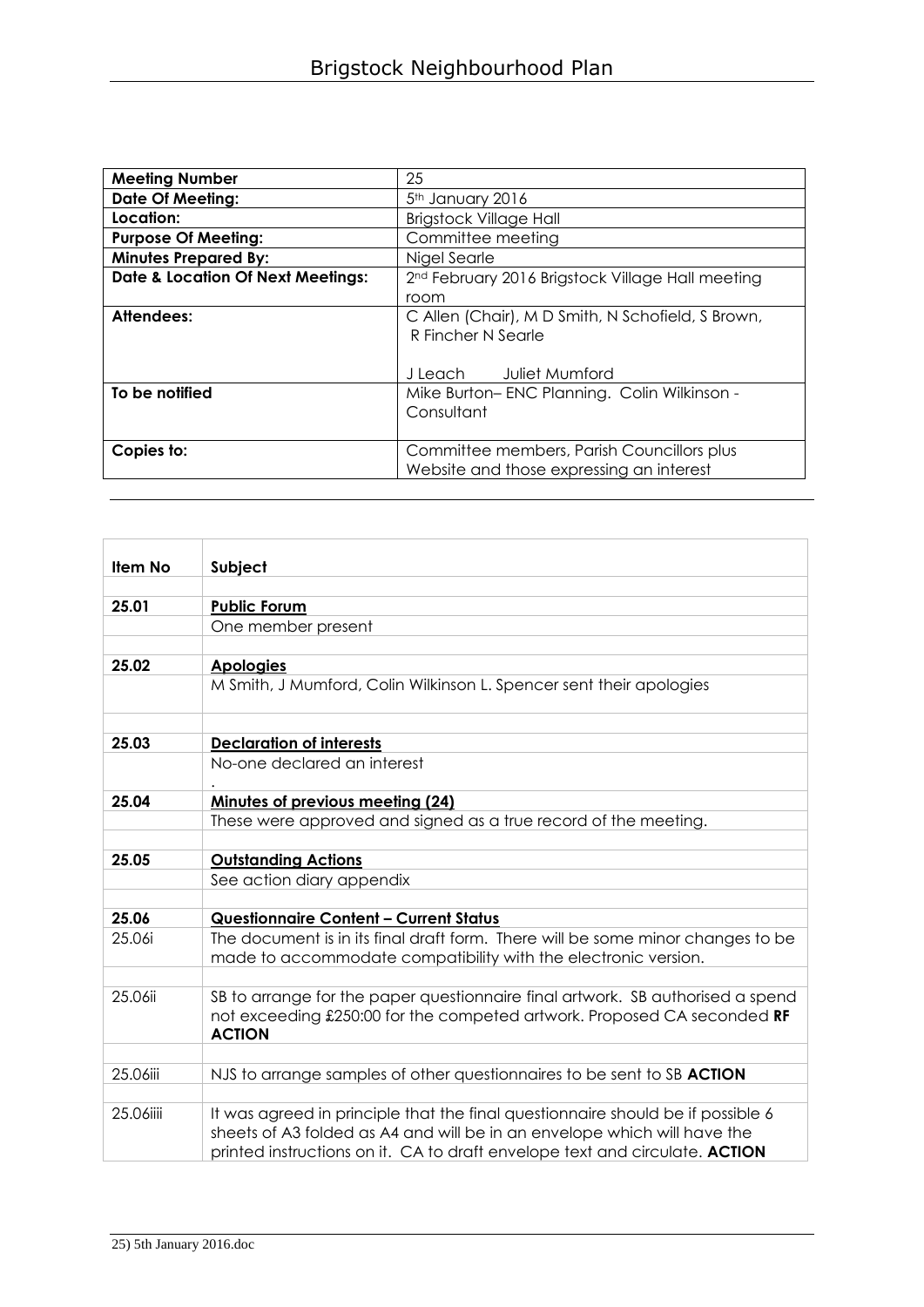| 25.06v             | CA will after consultation authorise the sign off of the questionnaire <b>ACTION</b>                                                                                                                                                                                       |
|--------------------|----------------------------------------------------------------------------------------------------------------------------------------------------------------------------------------------------------------------------------------------------------------------------|
|                    |                                                                                                                                                                                                                                                                            |
| 25.06vi            | Target printing costs £400:00 plus envelopes                                                                                                                                                                                                                               |
| 25.06vii           | Paper questionnaire target date for circulation 22 <sup>nd</sup> January 2016                                                                                                                                                                                              |
|                    |                                                                                                                                                                                                                                                                            |
| 25.06viii          | MS to provide S Beckett with an up-to-date list of houses and S Becket will<br>arrange for the distribution. ACTION                                                                                                                                                        |
| 25.07              | <b>Electronic Questionnaire</b>                                                                                                                                                                                                                                            |
| 25.07i             | Platform to be used snapsurveys.                                                                                                                                                                                                                                           |
|                    |                                                                                                                                                                                                                                                                            |
| 25.07ii            | Sign off of content format<br>The online survey was gone through in detail with several text and detail<br>changes agreed. The qualifying question and post code requirements to be<br>added to the start of the survey. Question 26 and 27 should be in reverse<br>order. |
| 25.07iii           | Juliet Mumford made a record of all the comments and will amend the survey<br>layout and forward to CA. Thanks was expressed to Juliet for all her help.<br><b>ACTION</b>                                                                                                  |
|                    |                                                                                                                                                                                                                                                                            |
| 25.07iiii          | CA was authorised to signoff the electronic survey after consultation ACTION                                                                                                                                                                                               |
| 25.07 <sub>v</sub> | Authorisation of cost It was expected that if there was a significant response<br>the snapsurveys cost would not exceed £500:00                                                                                                                                            |
| 25.07vi            | Data Management Hard copy questionnaires returned will be divided<br>among the committee for input onto snapsurveys. The parish council data<br>protection rules apply                                                                                                     |
|                    |                                                                                                                                                                                                                                                                            |
| 25.08              | Questionnaire delivery and follow up                                                                                                                                                                                                                                       |
|                    | MDS has put together a list of resources to contact households post<br>questionnaire delivery, to ask if it has been completed or if any help required.                                                                                                                    |
| 25.09              | Correspondence                                                                                                                                                                                                                                                             |
|                    | Two letters received regarding possible development sites. These have been<br>responded to, stating the planning committee is not at a stage at present to<br>consider development sites.                                                                                  |
|                    | There had also been a request for the committee to consider the equestrian<br>community especially facilities to cross the A6116                                                                                                                                           |
| 25.10              | <b>AOB</b>                                                                                                                                                                                                                                                                 |
| 25.10i             | NS to add links to the core spatial strategy and ARNOT plan on the Brigstock<br>web site <b>ACTION</b>                                                                                                                                                                     |
|                    |                                                                                                                                                                                                                                                                            |
| 25.10i             | Gladmans appeal date set for 19th July 2016                                                                                                                                                                                                                                |
| 25.11              | Date of next meeting                                                                                                                                                                                                                                                       |
|                    | 2 <sup>nd</sup> February 2016 in the village hall meeting room @ 7:30                                                                                                                                                                                                      |
|                    |                                                                                                                                                                                                                                                                            |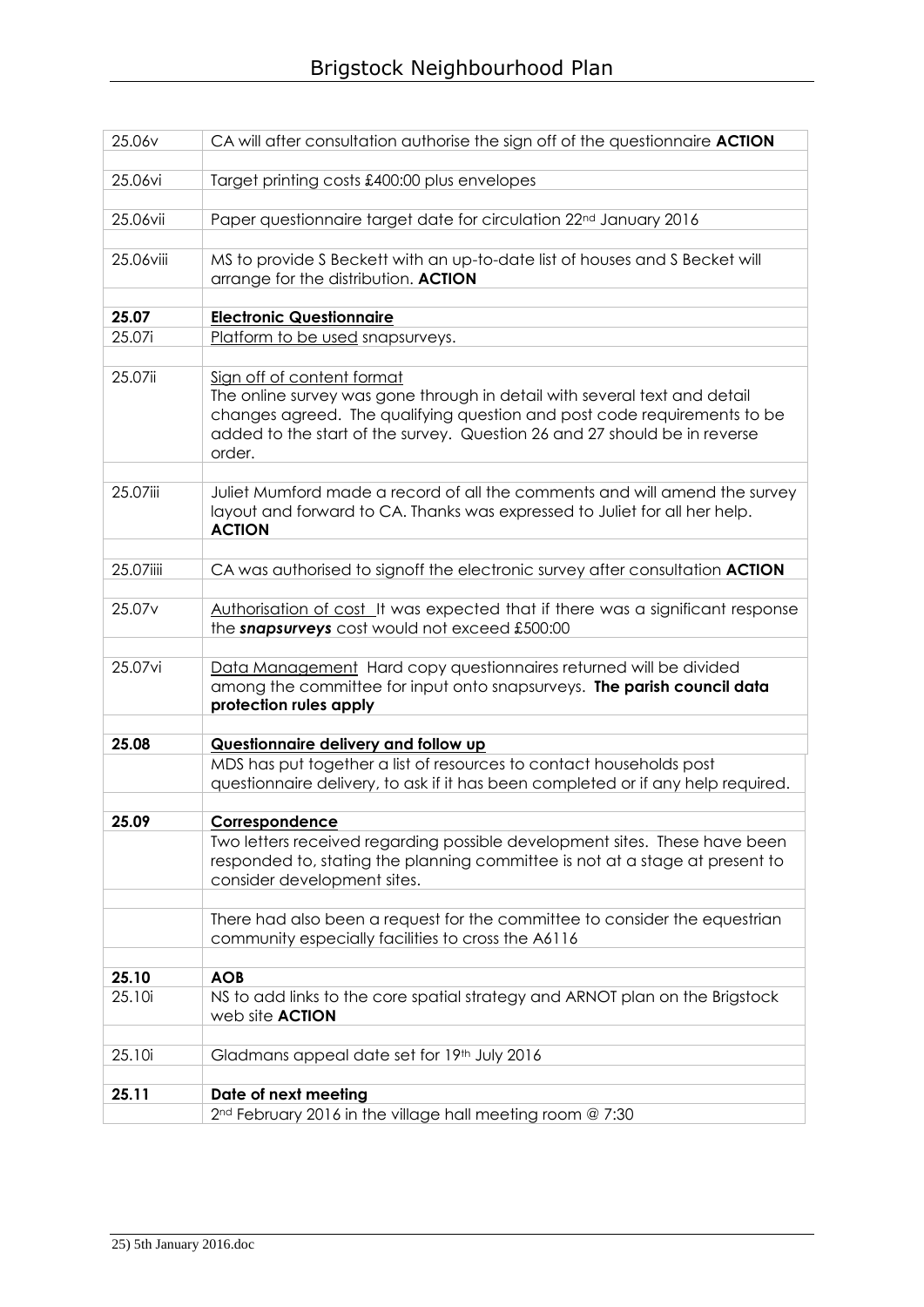## **Time Line**

| September      | October | <b>November</b>             | <b>December</b>            | January               | February           |
|----------------|---------|-----------------------------|----------------------------|-----------------------|--------------------|
| Launch Meeting |         | Stakeholders meeting        | Agree printing costs       |                       |                    |
|                |         | <b>Housing Needs Survey</b> | <b>Housing Neds Survey</b> |                       |                    |
|                |         | forms issued                | Issued                     |                       |                    |
|                |         |                             | <b>Options Document</b>    |                       |                    |
|                |         |                             | <b>CW</b>                  |                       |                    |
|                |         | <b>Draft Questionnaire</b>  | Finalised                  | Questionnaire printed | Commence drafting  |
|                |         | <b>CW</b>                   | questionnaire              | and circulated round  | NP, with structure |
|                |         |                             |                            | village               |                    |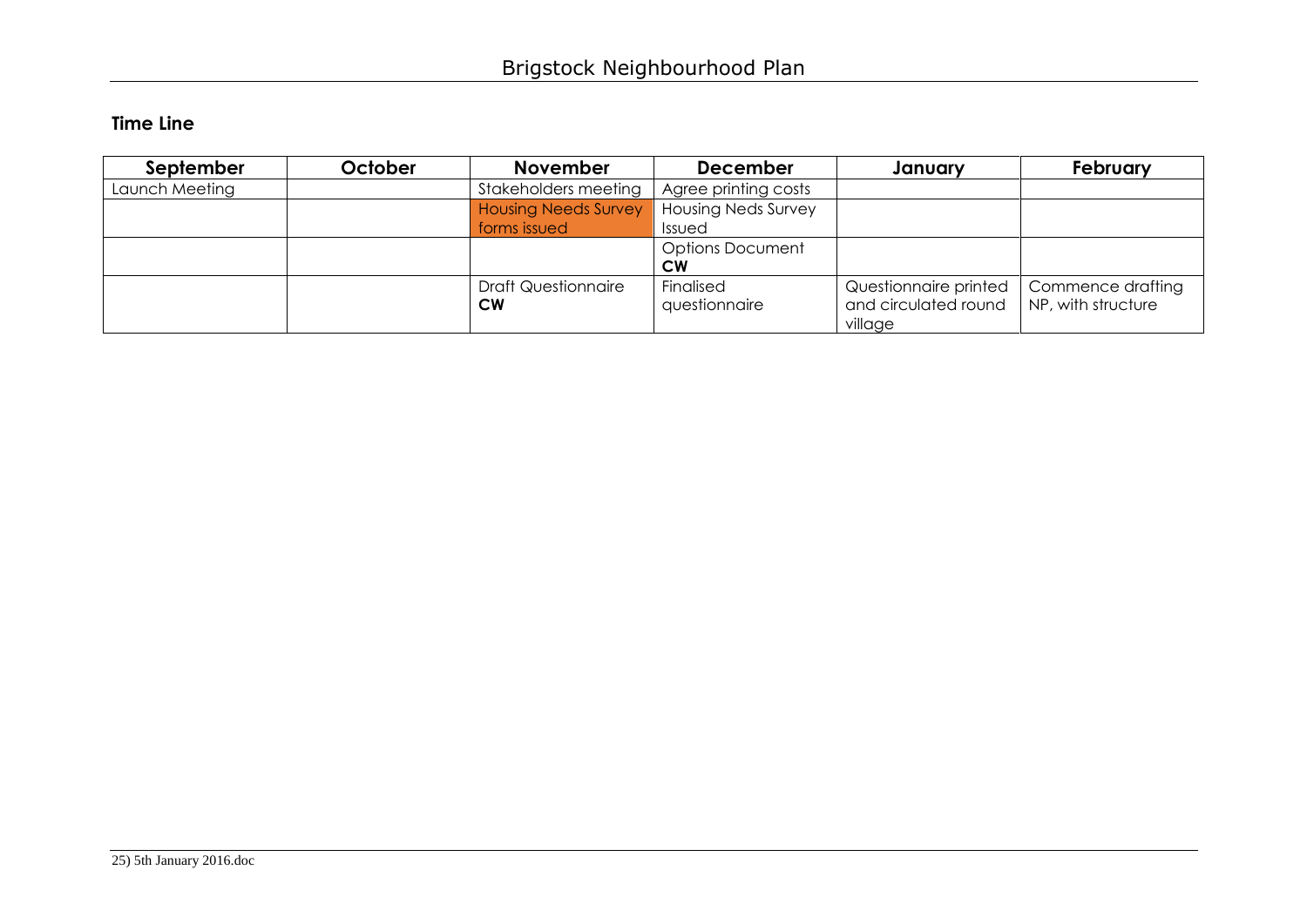## **ACCOUNTS ANALYSIS**

Approved grant budget

## **August 2015 to February 2016**

| <b>Item</b>                              | <b>Budget</b> | Aug       | Sept      | Oct       | <b>Nov</b> | <b>Dec</b> | Jan | Feb |
|------------------------------------------|---------------|-----------|-----------|-----------|------------|------------|-----|-----|
|                                          |               |           |           |           |            |            |     |     |
| Consultant -Surveys                      | £840          |           | £325:00   |           |            |            |     |     |
| Consultant-Launch event advice           | £390          |           | £490:80   |           |            |            |     |     |
| Consultant - Questionnaire & Analysis    | £1,690        |           |           |           | £468.00    |            |     |     |
| Printing Costs - Questionnaire           | £208          |           |           |           |            |            |     |     |
| <b>Publicity Costs - Poster Printing</b> | £10           |           |           |           |            |            |     |     |
| Publicity Costs - Street signage         | £180          |           |           |           |            |            |     |     |
| Unbudgeted                               | £000          | £97.94    | £31.50    | £14:46    |            |            |     |     |
| Total                                    | £3,323        | £97.94    | £847.30   | £14:46    | £468.00    |            |     |     |
| <b>Available Funds Balance</b>           | £3,323        | £3,225:06 | £2,377.76 | £2,363.30 | £1,895.30  |            |     |     |
| VAT this is re-claimable                 |               |           | £163:16   |           | £90.72     |            |     |     |

| Month | Reference | Cost<br>ex VAT | Supplier   | <b>Item</b>   |
|-------|-----------|----------------|------------|---------------|
| Aug   | 101143    | £24:41         | <b>ENC</b> | Map printing  |
| Aug   | 101149    | £73.53         | <b>ENC</b> | Map printing  |
| Sept  | 101160    | £31.50         | N Searle   | Postage       |
| Sept  | 101167    | £815:80        | Planit-X   | Consultancy   |
| Oct   | 101170    | £14.49         | L Spencer  | Paper/Postage |
| Nov   | 101182    | £486.00        | Planit-X   | Consultancy   |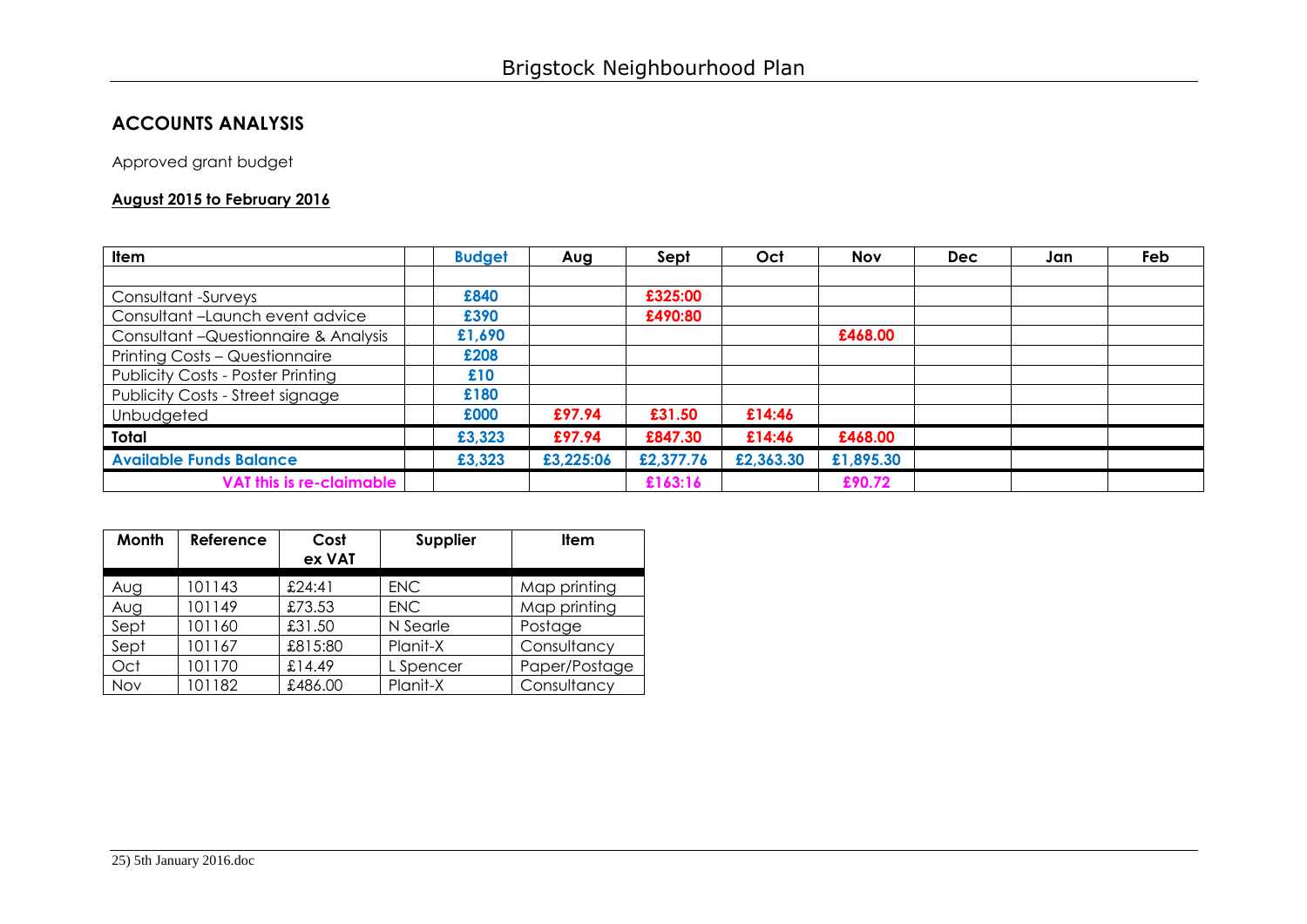| Ref      | <b>Completed Actions</b>                                                                                                                                                                                                                                                     | Resp             | Due by     |
|----------|------------------------------------------------------------------------------------------------------------------------------------------------------------------------------------------------------------------------------------------------------------------------------|------------------|------------|
| 23.06i   | The whole document was again critiqued and<br>there were still some amendments to make<br>mainly Q16 Heritage. Still some concerns on<br>this question – CW to review further                                                                                                | <b>CW</b>        | 05/01/2016 |
| 23.06ii  | The Barrrow on Soar electronic questionnaire<br>was reviewed This was using Survey Monkey.<br>RF to talk to Juliet about the options to resolve<br>the way forward                                                                                                           | <b>RF</b>        | 05/01/2016 |
| 23.06iii | There was discussion as to how we will deliver<br>the questionnaires. Agreed that NS, NJS MDS<br>would use Electoral Roll to arrange delivery list<br>with volunteers. Suggested Steph Beckett is<br>asked to help. Also procedure for delivery and<br>chasing up completion | NS. NJS.<br>MDS. | 05/01/2016 |
| 23.07    | <b>Review Map for Content</b><br>To make final version of the map CA ACTION                                                                                                                                                                                                  | CA               | 05/01/2016 |
|          |                                                                                                                                                                                                                                                                              |                  |            |

| Ref     | <b>Outstanding Actions</b>                                                                                                                     |                                | Resp | Due by     |
|---------|------------------------------------------------------------------------------------------------------------------------------------------------|--------------------------------|------|------------|
| 5.06iii | Try to collect as many e-mail addresses from<br>residents so we can start communicating via<br>Brigstock News. Offer a prize. <b>ACTION CA</b> | Very slow start<br>Progressing | CA   | 31-03-2015 |
|         |                                                                                                                                                |                                |      |            |
|         |                                                                                                                                                |                                |      |            |

| Ref     | New Actions                                                                                                                                                                     | Resp | Due by |
|---------|---------------------------------------------------------------------------------------------------------------------------------------------------------------------------------|------|--------|
| 25.06ii | SB to arrange for the paper questionnaire final<br>artwork. SB authorised a spend not exceeding  <br>£250:00 for the competed artwork. Proposed<br>CA seconded <b>RF ACTION</b> |      |        |